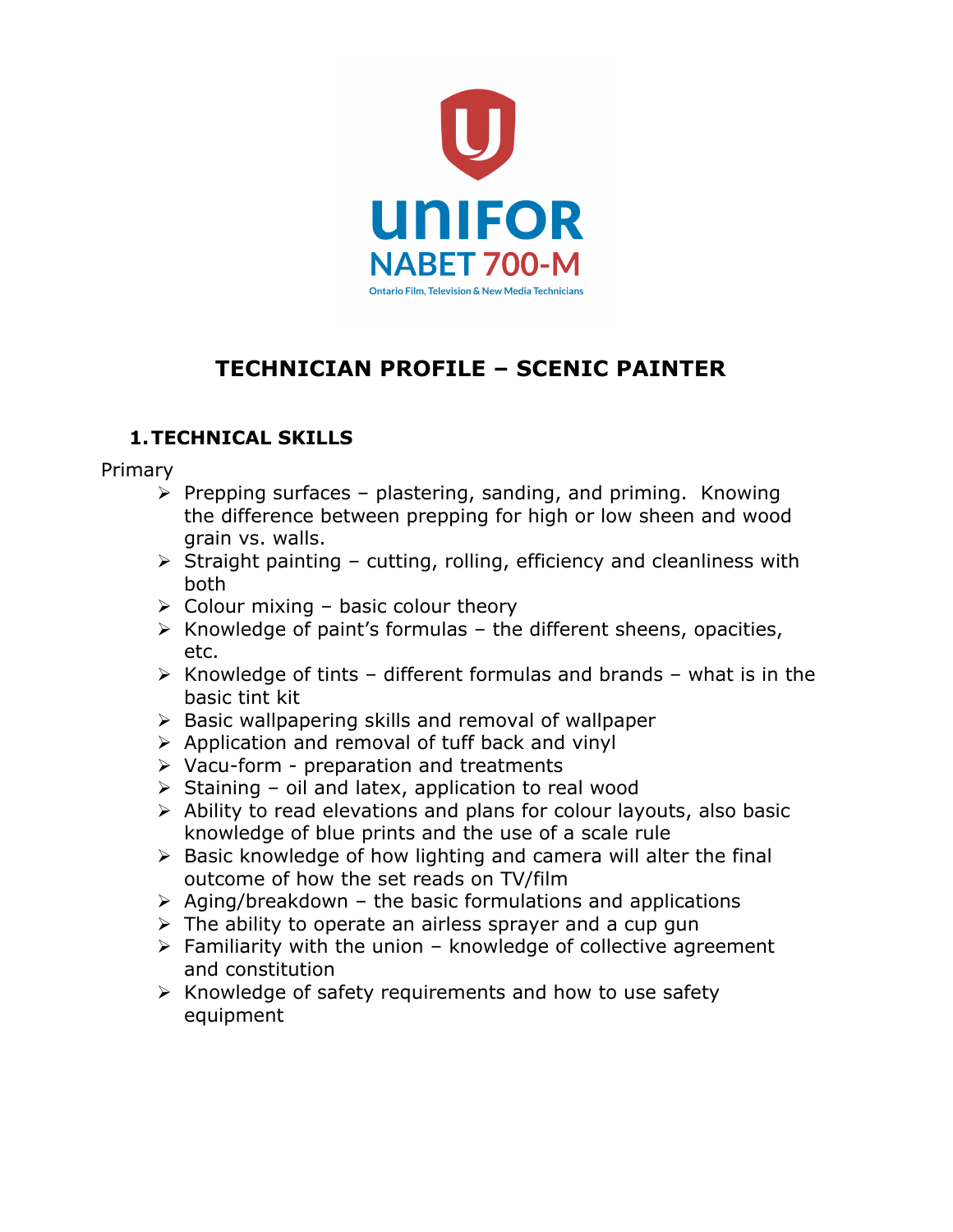#### **Secondary**

- $\triangleright$  Faux finishes a basic ability to create wood grain, marble, and granite effects on both vertical and horizontal surfaces
- $\triangleright$  Metallic finishes
- $\triangleright$  Crackle finishes, chipped and peeling paint effects
- $\triangleright$  Concrete effects with plaster, structo-lite, etc.
- $\triangleright$  Skills in carving and sculpting transferring the 2D image to the 3D surface – perceptual skills
- $\triangleright$  Abilities in sign painting and billboard/mural painting the ability to take a small source image and enlarge, the hand control necessary to sign paint
- $\triangleright$  Replication the ability to mimic a style of painting i.e. graffiti, abstract, cubist

# **2. ACADEMIC ABILITIES**

- $\triangleright$  Basic high school education ability to read and write and perform arithmetic – math and knowledge of geometry is a plus
- $\triangleright$  Further education on the arts could be helpful in regards to technical skills as an artist and knowledge of colour theory and art history, but this could also be taught. Also abstract thinking

## **3. PROBLEM-SOLVING SKILLS**

- $\triangleright$  Organization and the ability to prioritize. Even the lowest on the totem pole must know whether it is more important to get a coat of plaster on a wall before mixing the colour for the topcoat or vice versa
- $\triangleright$  Ability to think on your feet go with the flow without losing sight of the task at hand
- $\triangleright$  How to make the old look new and the new look old

#### **4. INTERPERSONAL SKILLS**

- $\triangleright$  Calm under pressure
- $\triangleright$  Social skills working well with a team
- $\triangleright$  Patience
- $\triangleright$  Taking direction well, without argument
- $\triangleright$  A good working knowledge of, and respect for, the hierarchy on a film set
- > Common sense
- $\triangleright$  Good judgment skills
- $\triangleright$  Ability to handle an emotional charged situation with professionalism
- $\triangleright$  Knowing how to work in an inclusive environment where all voices are valid and should be heard, yet all are not equal in importance
	- knowing the difference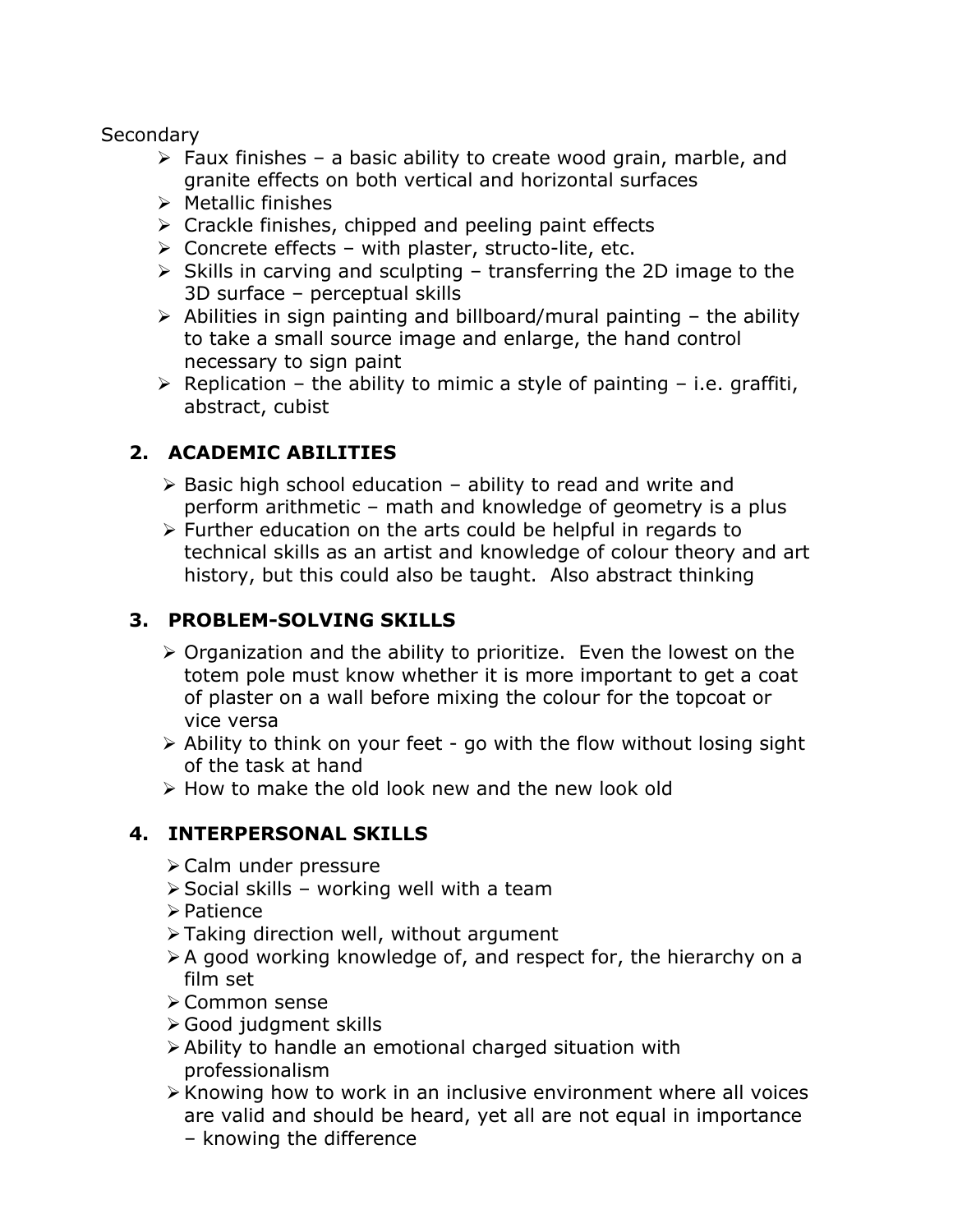## **5. TOOLS – KNOWLEDGE**

- $\triangleright$  Paint brush
- $\triangleright$  Paint roller
- $\triangleright$  Plaster trowel and hawk
- $\triangleright$  Plaster knives
- $\triangleright$  Pole sander, electric sanders
- $\triangleright$  Ladder, scissor lift. Cherry picker, etc.
- $\triangleright$  Roller and brush spinner
- $\triangleright$  Respirator mask
- $\triangleright$  Safety harness
- $\triangleright$  Compressors and cup guns, airless sprayers
- ▶ Stucco hopper
- $\triangleright$  Chalk line
- $\triangleright$  Caulking gun
- $\triangleright$  Mixer drill
- $\triangleright$  Chainsaw, reciprocating saw, carving tools

## **6. TOOLS – REQUIRED**

- $\triangleright$  Paint brushes more than 2 in varying sizes
- $\triangleright$  Artists brushes a few variables
- $> 5$ -in-1
- $\triangleright$  Plaster trowel
- $\triangleright$  Plaster knives in varying sizes
- $\triangleright$  Utility knife
- $\triangleright$  Tape measure
- $\triangleright$  Pole sander, hand sander
- $\triangleright$  Multi-bit screwdriver
- $\triangleright$  Chalk-line metal
- $\triangleright$  Pens, pencils, markers, chalk, plasticene
- $\triangleright$  Vinyl smoothie, wallpaper scraper
- $\triangleright$  Respirator mask filters to be supplied by production
- $\triangleright$  Safety glasses
- $\triangleright$  Safety harness
- $\geq$  Copy of the contract and your personal corporation papers (if relevant)